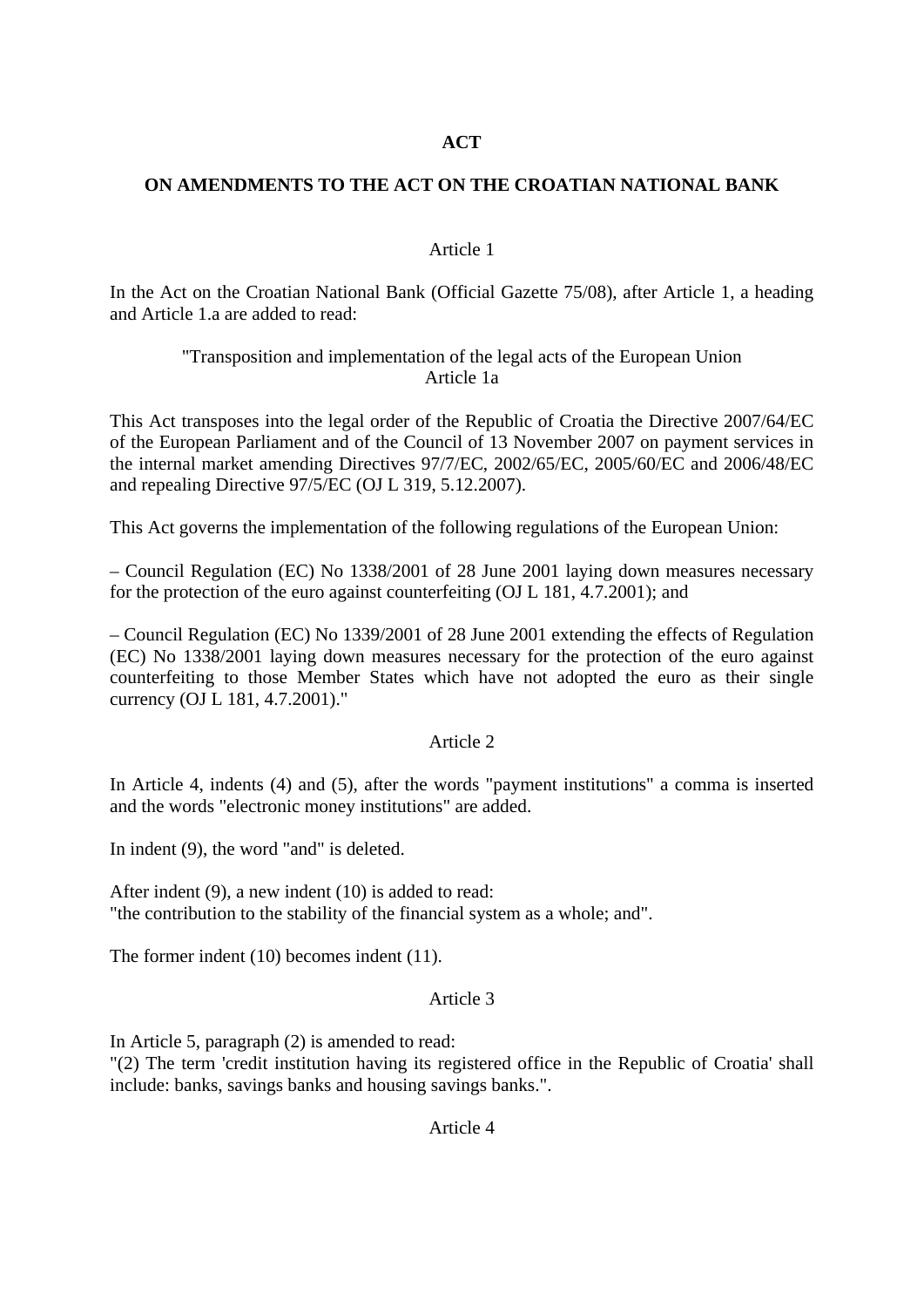In Article 18, paragraph (2), item (3), after the words "credit institutions" a semicolon is inserted and the words "whose short-term liabilities have been assigned one of the two highest ratings by two internationally recognised credit rating agencies;" are deleted.

In item (5), after the words "currencies of obligors" the words "whose short-term liabilities have been assigned one of the two highest ratings by two internationally recognised credit rating agencies" are deleted.

Item (6) is amended to read:

"6) forward purchase or repurchase agreements entered into by the Croatian National Bank with or guaranteed by other central banks, credit or financial institutions with registered offices outside the Republic of Croatia or international financial institutions, and forward and option agreements entered into by the Croatian National Bank with parties, providing for payment in a convertible foreign currency;".

After paragraph (2), paragraph (3) is added to read:

"(3) In the management of foreign reserves, the Croatian National Bank may enter into agreements and other legal arrangements with the entities referred to in Article 18, paragraph (2), items (3), (5) and (6) of this Act only provided that their liabilities have been assigned an investment rating by two internationally recognised credit rating agencies. The Croatian National Bank shall, by a decision, determine the lowest investment rating for the said entities' liabilities in accordance with Article 19, paragraph (1) of this Act.".

## Article 5

In Article 37, the introductory sentence is amended to read:

"Without prejudice to the prohibition of lending to the public sector referred to in this Act, the Croatian National Bank may, on market terms and conditions, act as fiscal agent for the Republic of Croatia, in regard to the following:".

### Article 6

In Article 42, paragraph (3), item (11) is amended to read:

"11) grant and withdraw the approval for the appointments of chairpersons and members of credit institutions' management and supervisory boards;".

### Article 7

In Article 43, after paragraph (4), a new paragraph (5) is added to read:

"(5) In the event that a reason arises for the removal from office of the Governor referred to in this Act, as well as in the event of his/her death, temporary illness or absence or the expiry of his/her term of office, all the duties and powers of the Governor referred to in this Article shall be assumed by the Deputy Governor pending the return of the Governor or the appointment of a new Governor.".

The former paragraph (5) becomes paragraph (6).

### Article 8

In Article 47, paragraph (3) is amended to read: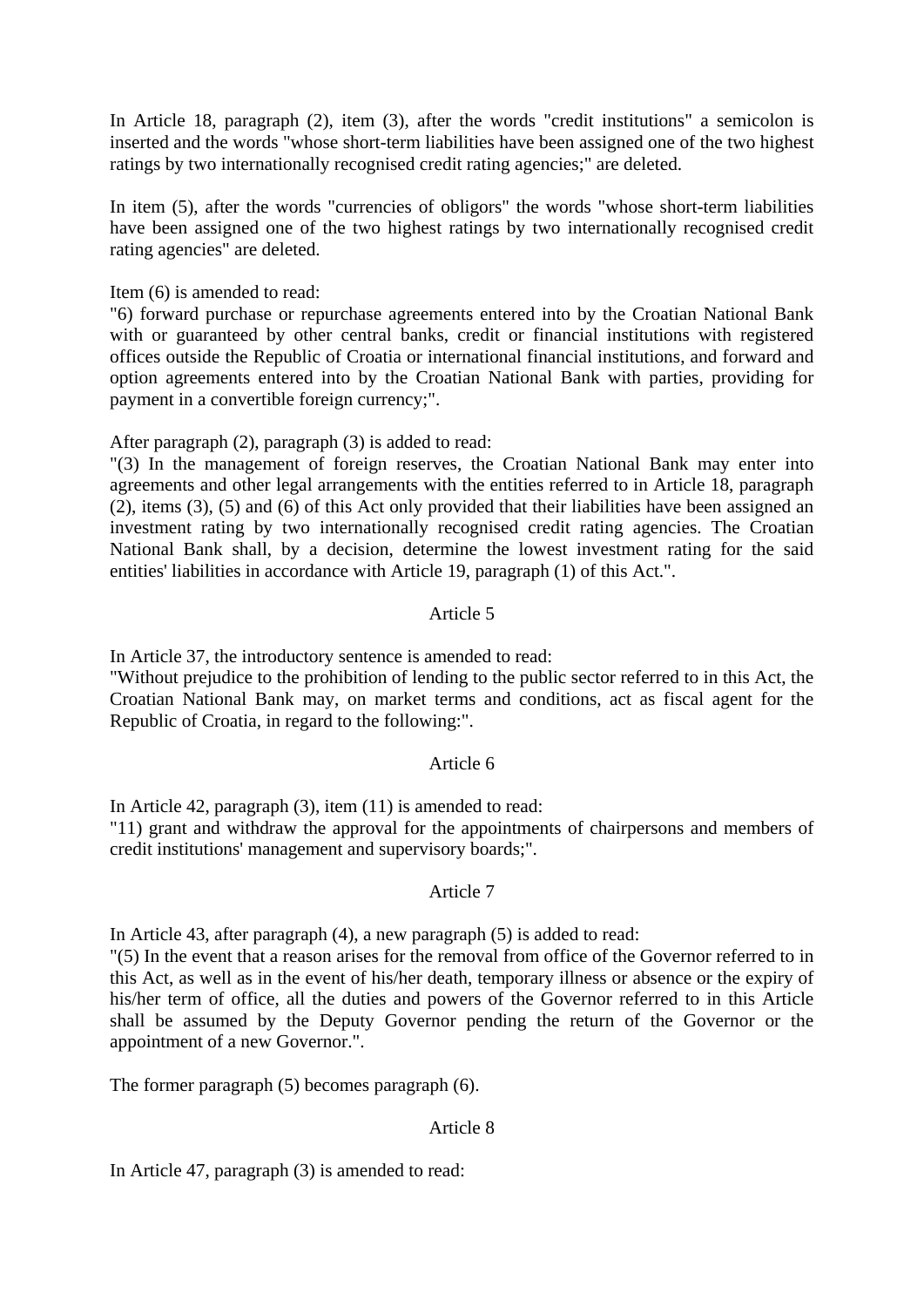"(3) In the event that a reason arises for the removal from office of the Governor referred to in this Act, as well as in the event of his/her death, temporary illness or absence or the expiry of his/her term of office, all the duties and powers of the Governor in his/her capacity as the Chairperson of the Council shall be assumed by the Deputy Governor pending the return of the Governor or the appointment of a new Governor.".

After paragraph (6), a new paragraph (7) and paragraphs (8) and (9) are added to read: "(7) The materials based on which the Council of the Croatian National Bank adopts decisions, proposals for the agenda of Council meetings and the minutes of Council meetings shall be confidential and may be disclosed to third parties outside the Croatian National Bank only under the conditions laid down in Article 53 of this Act.

(8) Meetings of the Council of the Croatian National Bank shall not be open to the public.

(9) Following a meeting of the Council of the Croatian National Bank a press release shall be issued and published on the Croatian National Bank website.".

In the former paragraph (7) which becomes paragraph (10), the full stop at the end of the sentence is deleted and the words "specifying its working methods." are added.

# Article 9

The heading of Article 53 is amended to read: "Data confidentiality".

In Article 53, paragraph (1) is amended to read:

"(1) Members of the Council of the Croatian National Bank and employees of the Croatian National Bank shall be bound by the obligation of confidentiality, within the meaning of Article 37 of the Statute of the ESCB and the ECB, with regard to any documents and data of which they become aware in the course of carrying out their duties and tasks, and whose disclosure to an unauthorised person would harm the reputation and interests of the Croatian National Bank, European Central Bank, central banks of the Member States and credit institutions and other legal persons which are authorised by or whose operation is supervised by the Croatian National Bank.".

After paragraph (1), a new paragraph (2) is added to read:

"(2) The obligation of confidentiality referred to in paragraph (1) of this Article shall continue after the termination of membership in the Council of the Croatian National Bank or employment in the Croatian National Bank.".

In the former paragraph (2), which becomes paragraph (3), the introductory sentence is amended to read:

"(3) By way of exception, members of the Council of the Croatian National Bank and employees of the Croatian National Bank may disclose the documents and data referred to in paragraph (1) of this Article to third parties outside the Croatian National Bank, unless such disclosure would be contrary to Article 85 paragraph (2) of this Act, in the cases and in accordance with the procedure stipulated by an internal bylaw of the Governor of the Croatian National Bank and subsequently endorsed by the Council of the Croatian National Bank, provided that the disclosure of such documents and data is made:".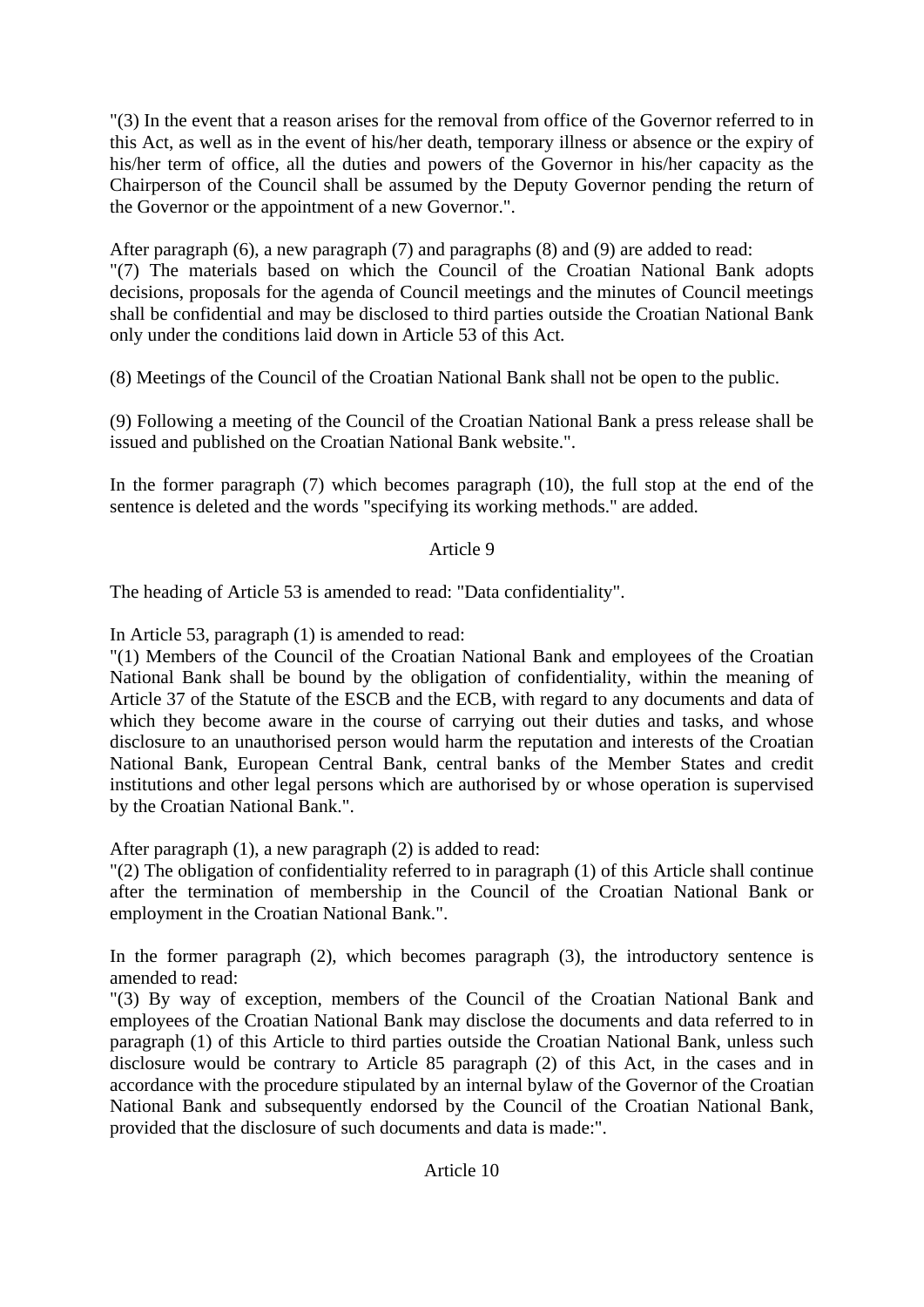In Article 71, paragraph (1), the first sentence is amended to read:

"In accordance with Article 130 of the Treaty on the Functioning of the European Union and Article 7 of the Statute of the ESCB and the ECB, the Croatian National Bank and the members of its decision-making bodies shall be independent in achieving their objective and carrying out their tasks under this Act, the Treaty on European Union, the Treaty on the Functioning of the European Union and the Statute of the ESCB and the ECB.".

#### Paragraph (2) is amended to read:

"(2) The institutions and bodies of the European Union, the governments, agencies, offices and other bodies of the Member States of the European Union shall respect the independence referred to in Article 130 of the Treaty on the Functioning of the European Union and Article 7 of the Statute of the ESCB and the ECB and may not influence the independence of the Croatian National Bank, the adoption and implementation of the decisions of the Croatian National Bank and of its decision-making bodies, nor may they approve, revoke, postpone, cancel, or influence in any other form any decision of the Croatian National Bank falling within its competence.".

#### Article 11

Article 72 is amended to read:

"Without prejudice to the achievement of its objective referred to in Article 3, paragraph (1) of this Act, the Croatian National Bank shall support the general economic policies of the European Union with a view to contributing to the achievement of the objectives of the European Union, as laid down in Article 3 of the Treaty on European Union. The Croatian National Bank shall act in accordance with the principle of an open market economy with free competition, favouring an efficient allocation of resources in compliance with the principles set out in Article 119 of the Treaty on the Functioning of the European Union.".

### Article 12

In Article 74, paragraph (2), the words "Article 111 of the Treaty establishing the European Community" are replaced by the words "Article 219 of the Treaty on the Functioning of the European Union.".

#### Article 13

In Article 75, paragraph (1) is amended to read:

"(1) The ECB shall be consulted on any proposals of laws and other regulations within its competence in accordance with Article 127, paragraph (4) and Article 282, paragraph (5) of the Treaty on the Functioning of the European Union and the provisions of the Council Decision No 98/415/EC."

Paragraph (2) is amended to read:

"(2) The Government of the Republic of Croatia shall, for information purposes, submit to the Croatian National Bank the proposals of laws and other regulations referred to in paragraph (1) of this Article.".

In paragraph (3), the words "In the areas outside the competence of the ECB" are replaced by the words "Notwithstanding the competence of the ECB".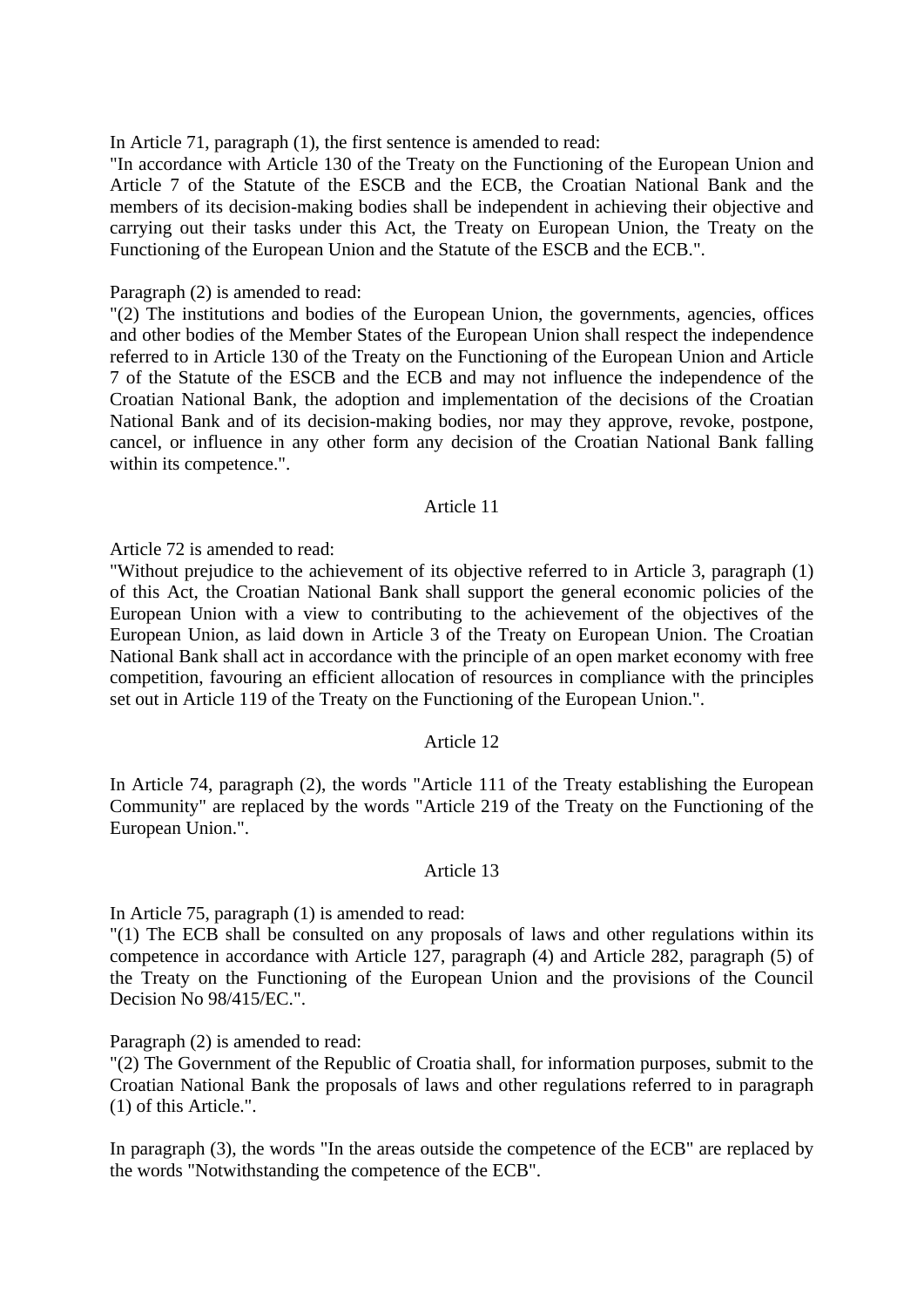### Article 14

In Article 76, paragraph (1), after the word "coins" a comma is inserted and the words "denominated in euro," are added, and after the word "counterfeiting" the words "and distribution" are added.

In paragraph (2), after the word "counterfeiting" the words "and distribution" are added.

After paragraph (3), paragraphs (4) and (5) are added to read:

"(4) The Croatian National Bank may, in its subordinate legislation, regulate the handling of suspect foreign banknotes and coins not denominated in euro.

(5) The Croatian National Bank shall, in its subordinate legislation, regulate the handling of suspect kuna banknotes and kuna and lipa coins used as the monetary unit in the Republic of Croatia.".

#### Article 15

The heading of Article 78 is amended to read: "Prohibition of lending to the public sector".

In Article 78, paragraph (1) is amended to read:

"(1) In accordance with Article 123 of the Treaty on the Functioning of the European Union and the Council Regulation (EC) No 3603/93, the Croatian National Bank shall not extend overdrafts or any other type of credit facility to the institutions, bodies, offices or agencies of the European Union, central governments, regional, local or other public authorities, other bodies governed by public law or public undertakings of the Member States, nor may the Croatian National Bank purchase debt instruments from these entities.".

Paragraph (2) is amended to read:

"(2) The prohibition of lending to the public sector referred to in paragraph (1) of this Article shall not apply to the exemptions provided for in Article 123, paragraph (2) of the Treaty on the Functioning of the European Union and the provisions of the Council Regulation (EC) No 3603/93.".

Paragraphs (3) and (4) are deleted.

### Article 16

In Article 81, paragraph (4) is deleted.

In the former paragraph (5), which becomes paragraph (4), the words "the Administrative Court of the Republic of Croatia" are replaced by the words "a competent administrative court".

### Article 17

The heading of Article 85 is amended to read: "Submission of confidential data".

In Article 85, paragraph (1) is amended to read: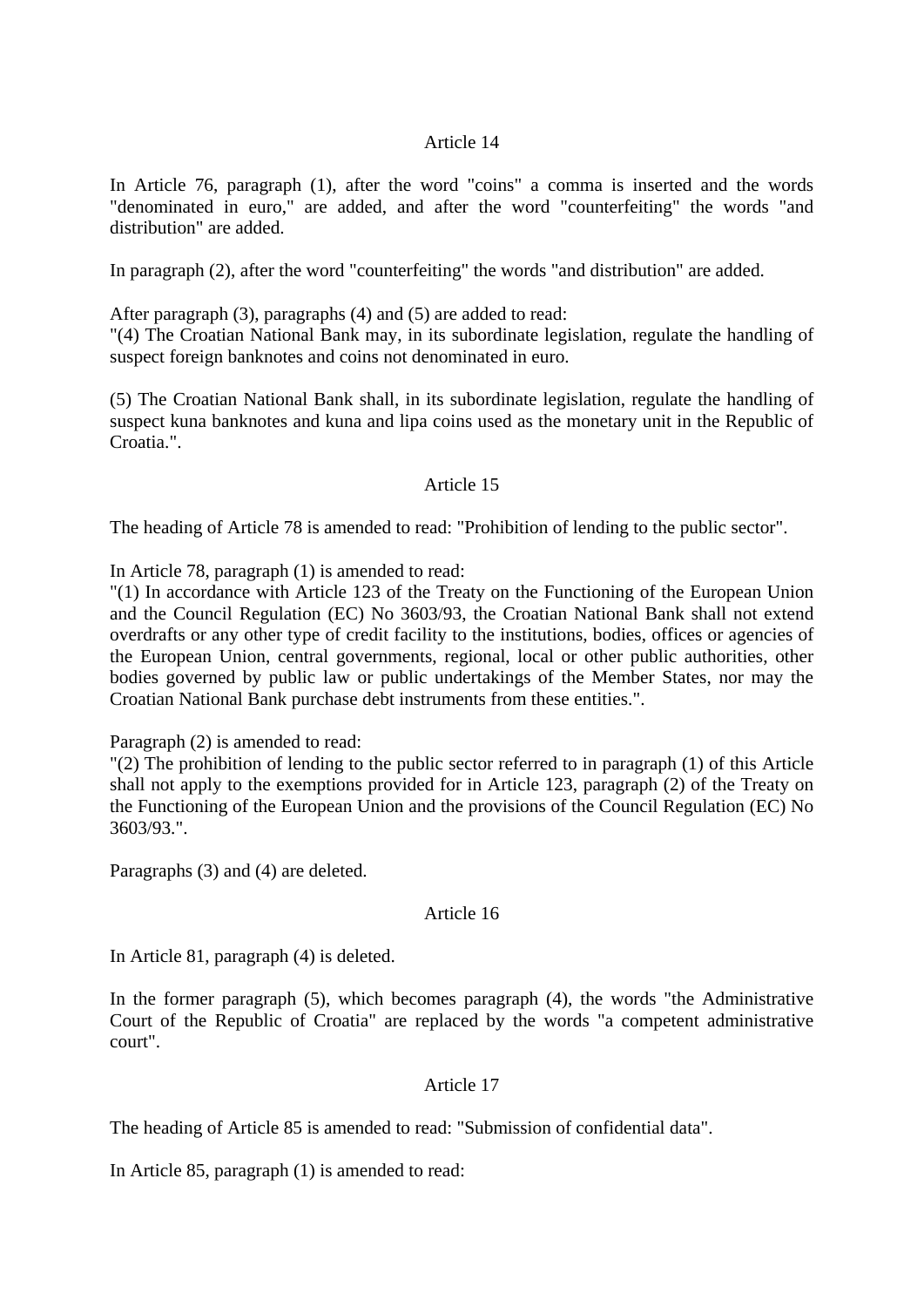"(1) The Croatian National Bank may submit confidential data to the ECB in accordance with the obligations set out in the Statute of the ESCB and the ECB.".

In paragraph (2), the full stop at the end of the sentence is replaced by a comma and the words "or if it would damage the reputation or interests of the European Central Bank and central banks of the Member States." are added.

### Article 18

In Article 88, item (1) is amended to read:

"1. participate in the definition and implementation of monetary policy of the European Union;".

In item (2), the words "Article 111 of the Treaty establishing the European Community" are replaced by the words "Article 219 of the Treaty on the Functioning of the European Union; and".

Item (3) is deleted.

The former item (4) becomes item (3).

## Article 19

In Article 89, after the introductory sentence, a new item (1) is added to read: "1. manage the assets referred to in Article 100, paragraph (1) of this Act;".

In the former items  $(1)$  and  $(2)$ , which become items  $(2)$  and  $(3)$  respectively, after the words "payment institutions" a comma is inserted and the words "electronic money institutions" are added.

The former items  $(3)$ ,  $(4)$ ,  $(5)$  and  $(6)$  become items  $(4)$ ,  $(5)$ ,  $(6)$  and  $(7)$  respectively.

In the former item (7), which becomes item (8), the word "and" is deleted.

After the former item (7), which becomes item (8), item (9) is added to read: "9. contribute to the stability of the financial system as a whole within its competence; and".

In the former item (8), which becomes item (10), the semicolon at the end of the sentence is replaced by a full stop and the words "if not contrary to the tasks set out in Article 3 of the Statue of the ESCB and the ECB" are deleted.

### Article 20

The heading of Article 91 and Article 91 are deleted.

## Article 21

In Article 93, paragraph (2) is amended to read: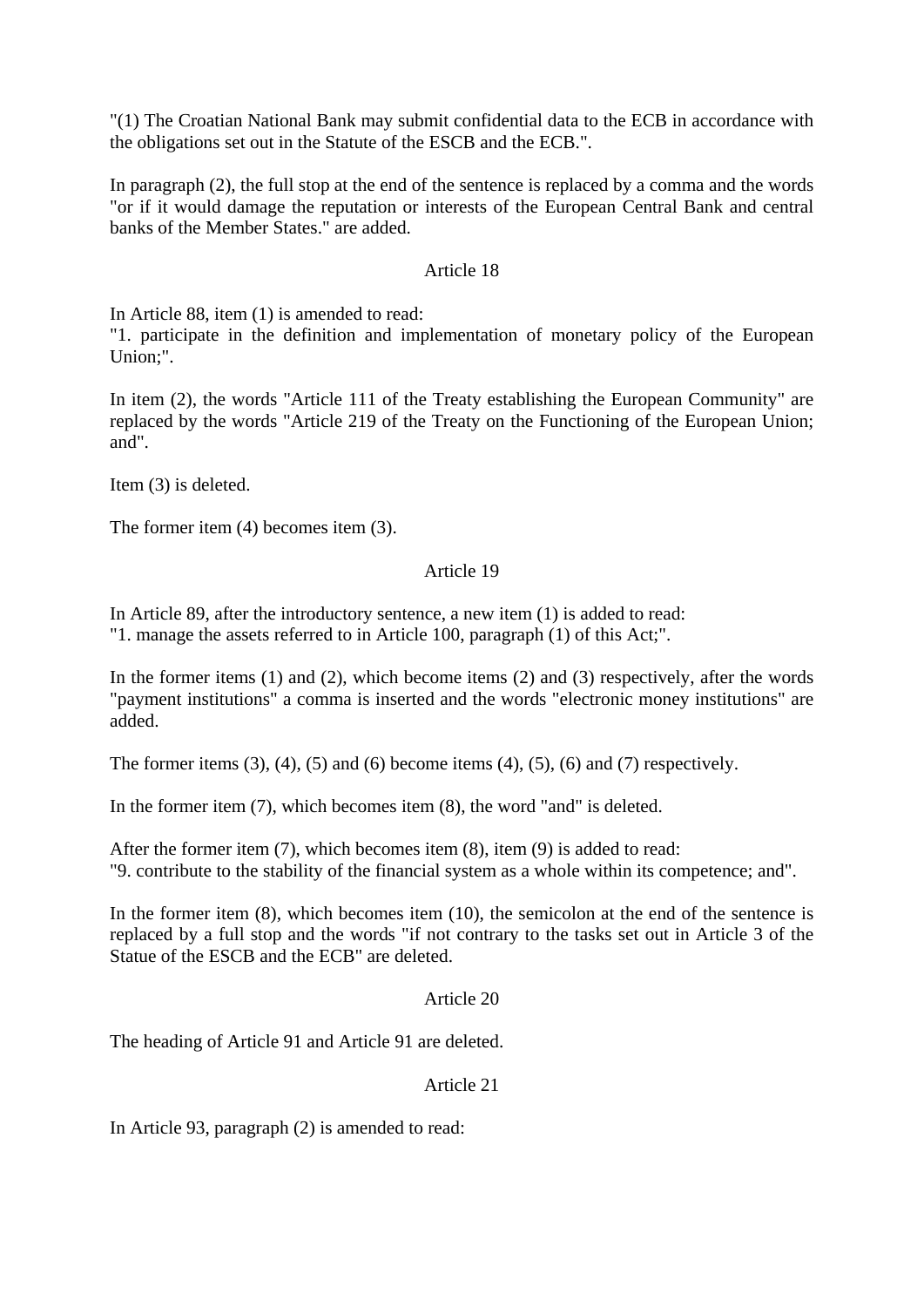"(2) In the event of an urgent, unforeseen and temporary liquidity need of a credit institution, the Croatian National Bank may grant a short-term loan to a solvent credit institution, provided that the loan is secured by adequate collateral instruments.".

## Article 22

The heading of Article 94 and Article 94 are deleted.

### Article 23

In Article 96, paragraph (2), the words "subject to prior opinion of the ECB", and the commas before and after these words, are deleted.

## Article 24

The heading of Article 98 and Article 98 are deleted.

### Article 25

Article 99 is amended to read:

"In accordance with Article 30 of the Statute of the ESCB and the ECB, the Croatian National Bank shall transfer to the ECB a portion of the foreign reserves recorded in the Croatian National Bank balance sheet as at the date of introduction of the euro as the official currency of the Republic of Croatia.".

### Article 26

The heading of Article 100 is amended to read: "Asset management".

Article 100 is amended to read:

"(1) The Croatian National Bank shall manage the foreign reserves of the Republic of Croatia that have not been transferred to the ECB, as well as other assets of the Republic of Croatia recorded in the Croatian National Bank balance sheet as at the date of introduction of the euro as the official currency of the Republic of Croatia.

(2) The Croatian National Bank shall manage the assets referred to in paragraph (1) of this Article in accordance with its own rules and the principles of liquidity and safety of investment.

(3) If, in the management of the assets referred to in paragraph (1) of this Article, an individual transaction exceeds a limit set out in the guidelines of the Governing Council, or if a transaction with the foreign exchange working balances of the Republic of Croatia exceeds a limit set out in the guidelines of the Governing Council, such a transaction shall be subject to approval of the ECB.

(4) By way of exception from paragraph (3) of this Article, the performance of transactions in fulfilment of obligations towards international organisations referred to in Article 97 of this Act shall not be subject to approval of the ECB.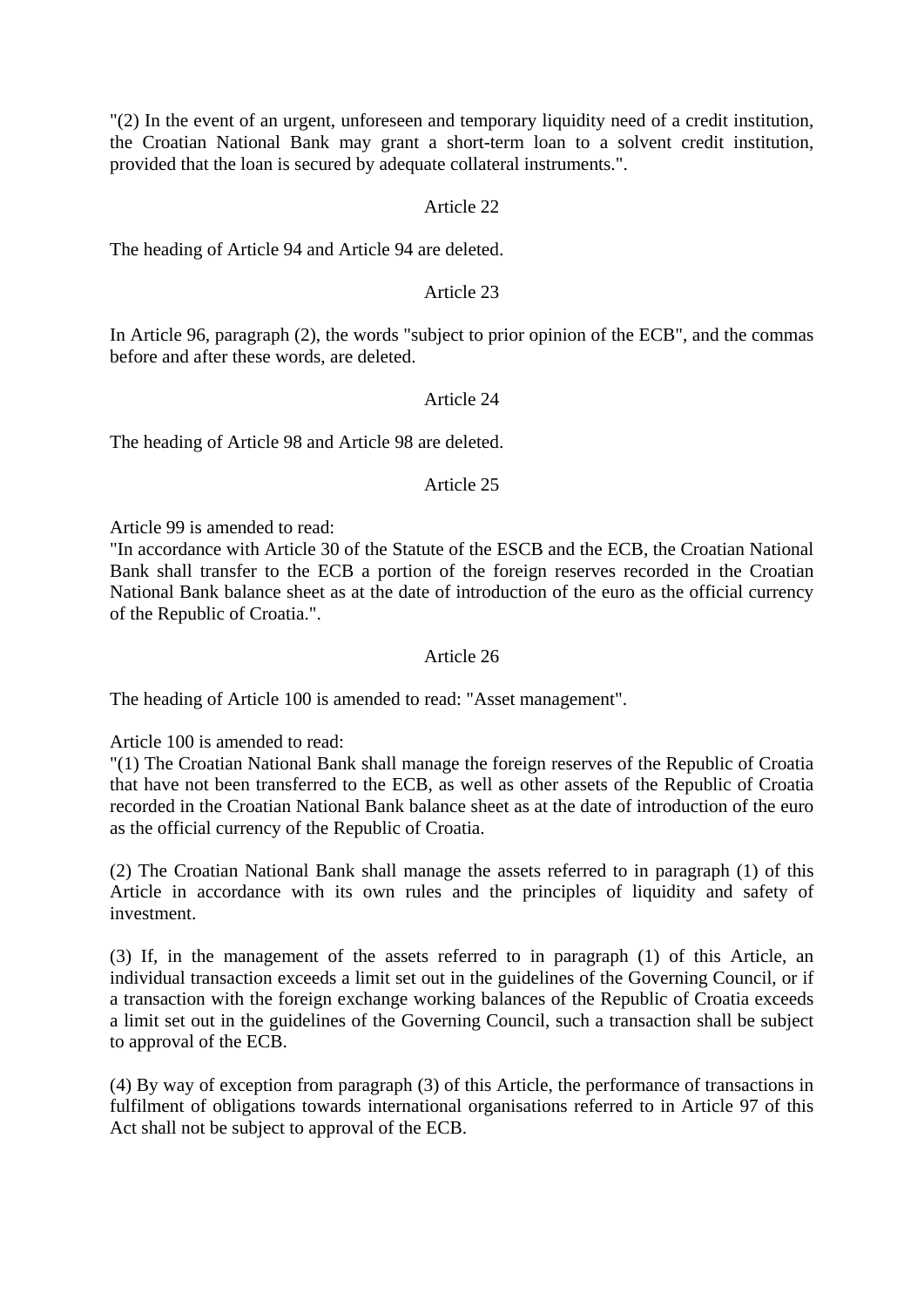(5) The Croatian National Bank may, if so entrusted by the ECB, manage the transferred portion of foreign reserves referred to in Article 99 of this Act in the name and for the account of the ECB, as set out in the guidelines of the ECB.".

### Article 27

In Article 104, item (7) is amended to read:

"7) grant and withdraw the approval for the appointments of chairpersons and members of credit institutions' management and supervisory boards;".

In item (10), the words "the non-transferred portion of foreign reserves" are replaced by the words "the assets referred to in Article 100 of this Act;".

## Article 28

Article 106 is amended to read:

"The capital of the Croatian National Bank in the amount of HRK 2,500,000,000.00 shall be converted into euro pursuant to the provisions of the Council Regulation (EC) No 974/98 on the introduction of the euro.".

## Article 29

In Article 107, paragraph (1), the words "and instructions" are deleted.

In paragraph (2), the words "the Statute" are replaced by the words "Article 32 of the Statute".

### Article 30

The heading of Title X is amended to read: "X VIOLATION PROVISIONS".

### Article 31

In Article 111, paragraph (1), item (6) is deleted. The former items (7) and (8) become items (6) and (7) respectively.

### Article 32

The heading of Article 112 is amended to read: "Liability for violations after the accession of the Republic of Croatia to the European Union".

Article 112 is amended to read: "(1) A credit institution shall commit a violation:

1) if it fails to comply with the subordinate legislation and decisions of the Croatian National Bank regulating banking operations and establishing standards for sound and safe operation of credit institutions (Article 77);

2) if it fails to submit to the Croatian National Bank the statistical data for processing, in accordance with Article 86 of this Act;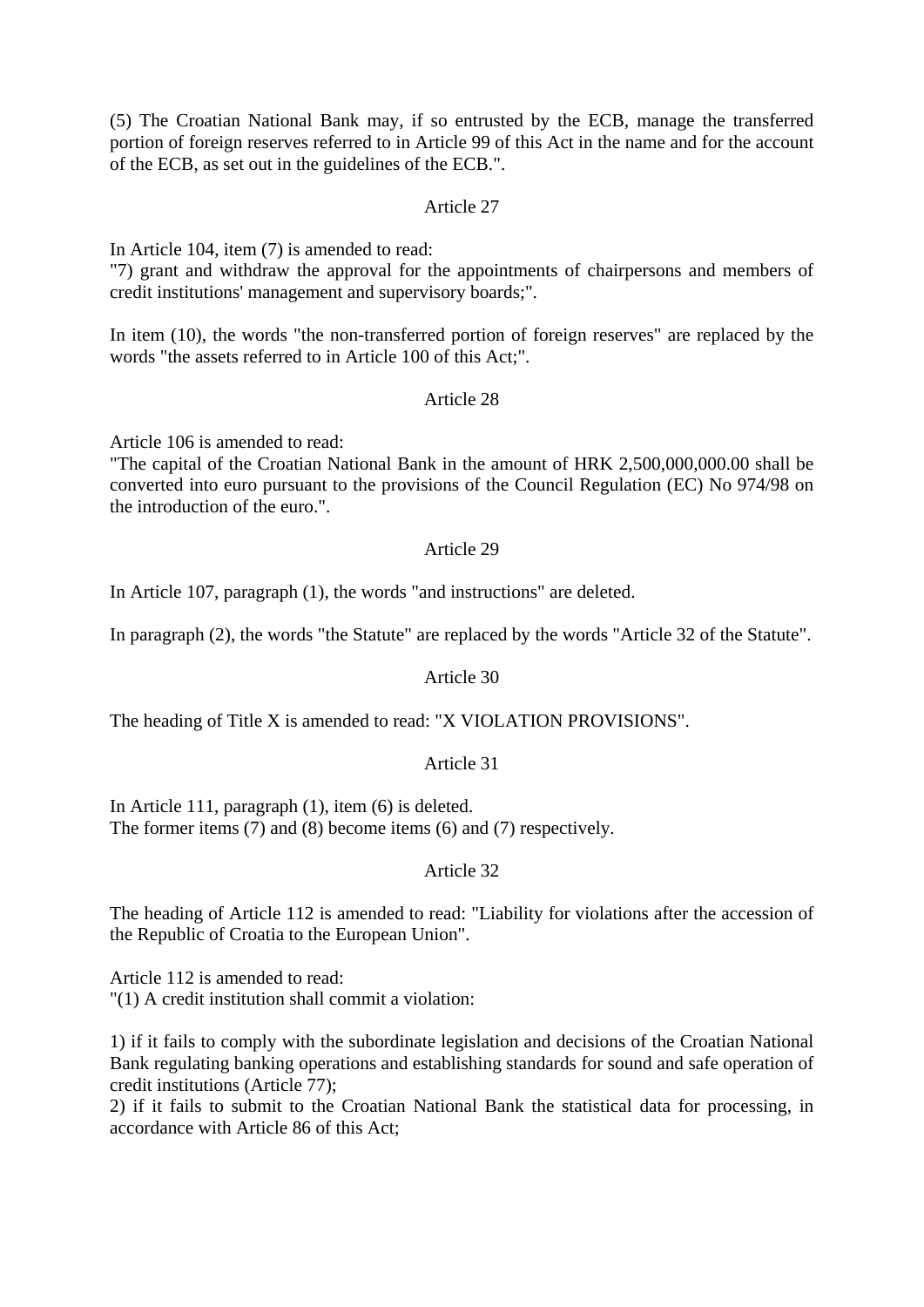3) if it fails to comply with the subordinate legislation of the Croatian National Bank governing the measures to prevent an uncontrollable increase in liquidity in the market (Article 87);

4) if, in performing the activities related to the protection of euro banknotes and coins against counterfeiting and distribution, in accordance with Article 6, paragraph (1) of the Council Regulation (EC) No 1338/2001, and on the basis of Article 1 of the Council Regulation (EC) No 1339/2001, it fails to ensure a proper authentication of euro banknotes and coins or withdrawal from circulation of banknotes and coins received by it which it knows or has sufficient reason to believe to be counterfeit;

5) if, in the handling of foreign cash not denominated in euro which is suspected of being counterfeit, it fails to comply with the subordinate legislation or measures laid down by the Croatian National Bank (Article 76, paragraph (4); or

6) if, in the handling of kuna banknotes and kuna and lipa coins used as the monetary unit in the Republic of Croatia, it fails to comply with the subordinate legislation or measures laid down by the Croatian National Bank (Articles 26 and 27 and Article 76, paragraph (5).

(2) A legal or natural person shall commit a violation:

1) if it fails to submit to the Croatian National Bank the statistical data for processing, in accordance with Article 86 of this Act;

2) if, in performing the activities related to the protection of euro banknotes and coins against counterfeiting and distribution, in accordance with Article 6, paragraph (1) of the Council Regulation (EC) No 1338/2001, and on the basis of Article 1 of the Council Regulation (EC) No 1339/2001, it fails to ensure a proper authentication of euro banknotes and coins or withdrawal from circulation of banknotes and coins received by it which it knows or has sufficient reason to believe to be counterfeit;

3) if, in the handling of foreign cash not denominated in euro which is suspected of being counterfeit, it fails to comply with the subordinate legislation or measures laid down by the Croatian National Bank (Article 76, paragraph (4); or

4) if, in the handling of kuna banknotes and kuna and lipa coins used as the monetary unit in the Republic of Croatia, it fails to comply with the subordinate legislation or measures laid down by the Croatian National Bank (Articles 26 and 27 and Article 76, paragraph (5).".

### Article 33

In Article 113, paragraph (3), the words "two years" are replaced by the words "up to one year".

In paragraph (4), after the words "from the date of" the words "committing the violation" are added and the words "preparing the report of the Croatian National Bank on established irregularities or illegalities in the credit institution's operation" are deleted.

Paragraph (8) is deleted.

### Article 34

Article 118 is amended to read:

"On the date of introduction of the euro as the official currency of the Republic of Croatia, the following provisions of this Act shall cease to have effect:

– Article 4,

– Article 6, paragraph (2),